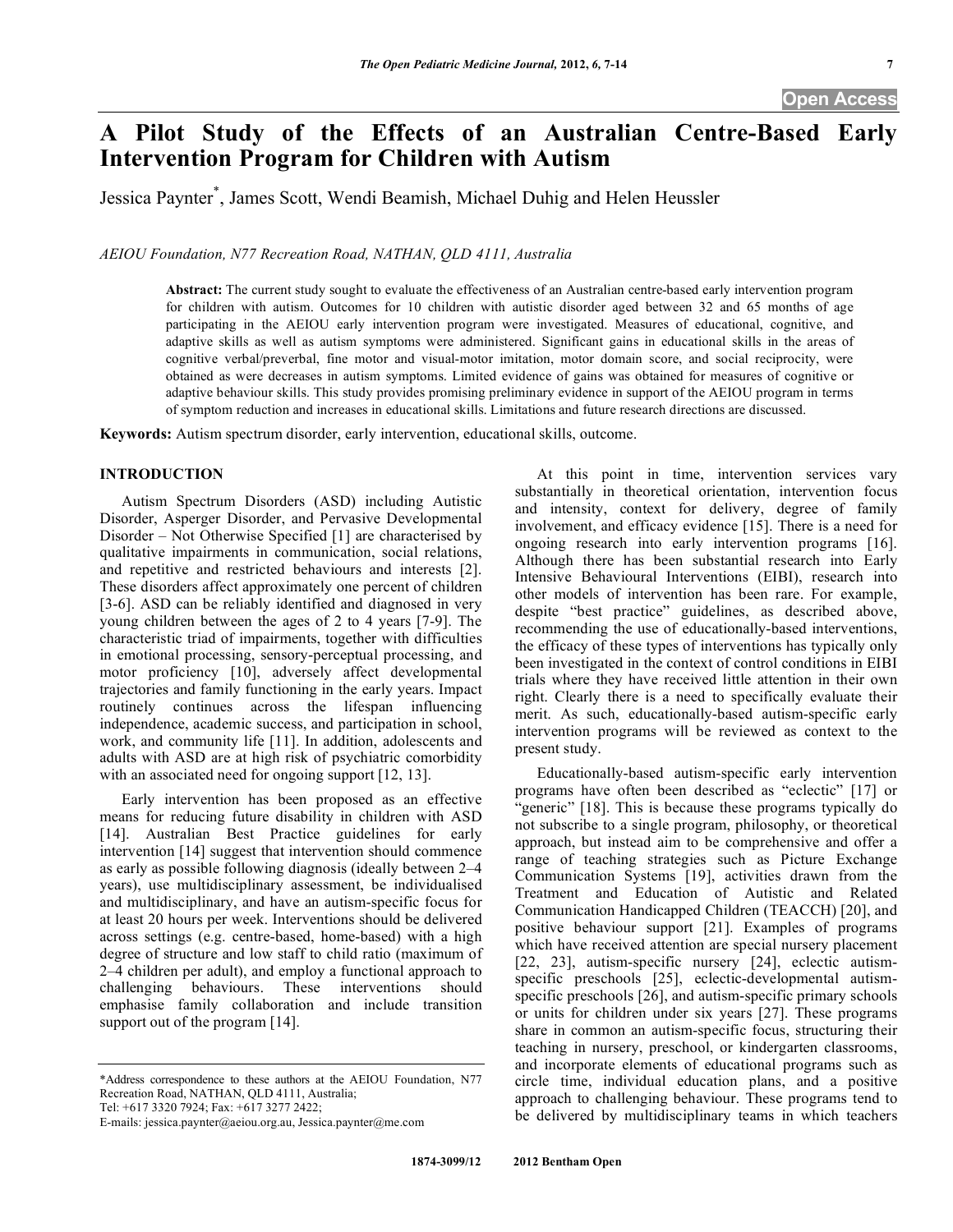coordinate classroom activities and intervention is actively supported by speech pathologists, psychologists, and/or occupational therapists.

 Key outcomes investigated across studies have included educational and cognitive skills, as well as adaptive behaviour, and autism symptomotology (see Table **1**). This body of research has found some evidence of gains over time for children in terms of educational and cognitive skills, adaptive behaviour, and autism symptoms. These data suggest that intervention of this kind may lead to improvements in these areas. However, there is clearly a need for further research into specific programs.

 The present research focuses on the AEIOU program. AEIOU is a not-for-profit organisation in Queensland, Australia that provides intensive early intervention to children from age  $2\frac{1}{2}$  to 6 years who have been diagnosed with an Autism Spectrum Disorder (ASD). To date, there has not been an empirical investigation into the effectiveness of the AEIOU program although data have been collected on individual children as an integral part of their intervention.

 The AEIOU program is based on Australian Best Practice Guidelines for early intervention for children with autism spectrum disorders developed by Roberts and Prior [28]. A blend of evidence-based strategies drawn from established treatments and interventions are used. Strategies include the antecedent package, behavioural package, behavioural treatment, joint attention intervention, modelling, naturalistic teaching strategies, pivotal response treatment, schedules, self-management, and story-based interventions [e.g., 29]. Two augmentative communication systems are used; the Picture Exchange Communication System [19] and a modified sign language using key signs drawn from Australian Sign Language. The combination of strategies used with each child is based on his/her unique needs and strengths as determined by comprehensive multidisciplinary assessment.

 Staff include one psychologist, one research fellow, speech therapists, occupational therapists, early childhood teachers, and childcare professionals. The classrooms have a 1:2 to 1:4 staff to child ratio. The full-time program involves a minimum of 25 hours per week of direct and intensive intervention. The centre also functions as a long day-care outside of these hours and is open from 7.00am to 5.00pm five days per week for 48 weeks per year. Intensive programming occurs for 40 weeks per year.

 The AEIOU curriculum is designed to support the development of each child in four key areas of learning and development: Social Emotional; Language and Communication; Physical; and Cognitive. An Individual Education Plan (IEP) is used to individualise intervention to each child. Teaching occurs within the contexts of classroom routines and activities (e.g., free play, learning centres, circle/mat times, snack, and toileting). Speech, occupational, and psychological therapy consultation and support are provided in each classroom.

 The program includes a family education component that consists of regular parent training by allied health and teaching staff. Training covers a range of topics including

**Table 1. Outcomes of Previous Studies of Autism-Specific Early Learning Programs** 

| Domain                                      | Measure*      | <b>Studies</b>                       | <b>Results (Pre/Post within Groups Comparisons)</b>                                                                                                                                                                                                                        |
|---------------------------------------------|---------------|--------------------------------------|----------------------------------------------------------------------------------------------------------------------------------------------------------------------------------------------------------------------------------------------------------------------------|
| Educational<br><b>Skills</b>                | PEP-R         | Reed et al. [22]<br>Reed et al. [23] | Significant improvement for "special nursery placement" on gross motor, cognitive<br>٠<br>and verbal subscales<br>Significant improvement for "Autism-specific special nursery" on the overall PEP-R<br>$\bullet$<br>score                                                 |
| <b>BAS-II</b><br>Cognitive<br><b>Skills</b> |               | Reed et al. [22]                     | Significant improvement for "special nursery placement" on picture matching, naming,<br>$\bullet$<br>and early number skills subscales                                                                                                                                     |
|                                             | MSEL          | Zachor & Ben<br>Itzchak. [25]        | Significant raw scores gains across all four domains for an "eclectic-developmental"<br>٠<br>autism-specific preschool program on<br>Gains were significant in standard scores on receptive language only<br>٠                                                             |
| Adaptive<br>Behaviour                       | VABS-Screener | Charman et al. [27]                  | Significant changes over time on the VABS Screener on domain age-equivalent scores<br>٠<br>but no significant difference in the overall adaptive behaviour composite score.                                                                                                |
|                                             | <b>VABS</b>   | Reed et al. [23]                     | Children attending an "Autism-specific special nursery" school significantly improved<br>٠<br>on composite score                                                                                                                                                           |
|                                             |               | Magiati et al. [24]                  | Significant increases in mean age-equivalent scores on the VABS for "Autism-specific<br>$\bullet$<br>special nursery" group                                                                                                                                                |
|                                             |               | Zachor & Ben<br>Itzchak [25]         | Significant gains in each of the four raw domain scores of adaptive behaviour<br>$\bullet$<br>Significant communication and socialisation adaptive behaviour subscale standard<br>$\bullet$<br>scores<br>Significant decrease of motor skills standard scores<br>$\bullet$ |
| Autism<br>Symptoms                          | <b>ADOS</b>   | Zachor et al. [26]                   | Significant gains on the social interaction domain score for the "eclectic-<br>٠<br>developmental" intervention group                                                                                                                                                      |
| SCO                                         |               | Charman et al. [27]                  | No significant changes over time for the measure of autism symptoms on the Social<br>٠<br><b>Communication Questionnaire</b>                                                                                                                                               |

\* PEP-R: Psychoeducational Profile- Revised; BAS-II: British Abilities Scale- II; MSEL: Mullen Scales of Early Learning; VABS: Vineland Adaptive Behaviour Scale; ADOS: Autism Diagnostic Observation Scale; SCQ: Social Communication Questionnaire.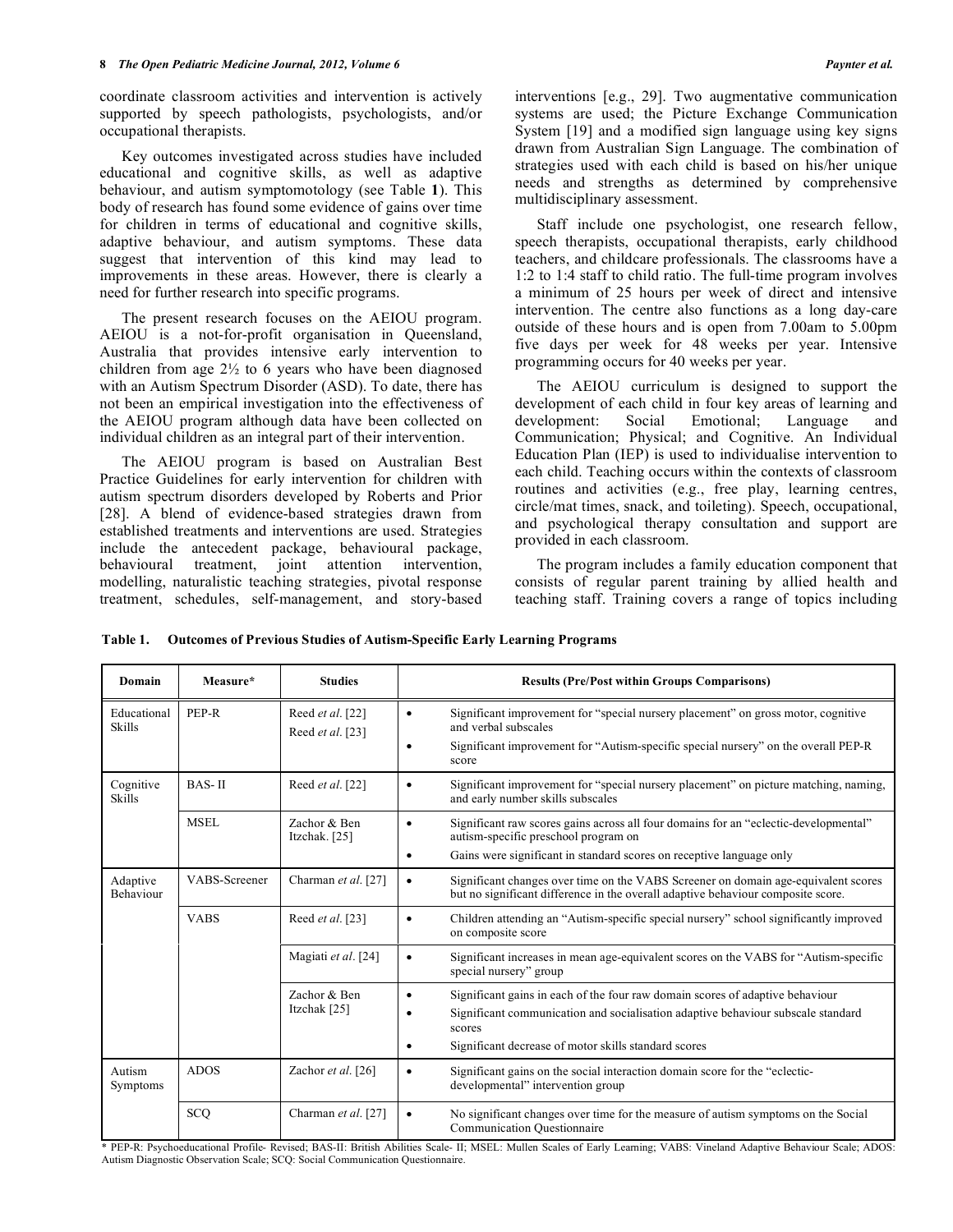play skills, managing challenging behaviour, transitions, and communication strategies. Parents are also able to access home-visits by members of the team to assist with generalisation of strategies to the home. Parent involvement is a critical part of the program, particularly in relation to goal setting and review, the development of positive behaviour supports, and the transition process.

 The present study is based on standardised assessments (described below) and aims to investigate the effectiveness of this intensive early intervention program through evaluating changes in children's intellectual, educational, and adaptive functioning, together with level of autistic symptoms. Based on previous research into educationallybased interventions, we hypothesised that improvements would be seen in children's intellectual, educational, and adaptive functioning as well as their level of autistic symptoms following a year of intervention. These hypotheses were examined through evaluating changes in assessment scores collected for the first cohort of children exiting the program by July 2011.

#### **MATERIALS AND METHODS**

#### **Institutional Consent**

 Ethics approval was granted by Griffith University and gatekeeper approval was given by the AEIOU Foundation. Signed informed consent was obtained from parents of participating children.

## **Participants**

 This study is focused on children who entered the AEOIU program in February 2010 and completed their placement by July 2011. Eligibility for program entry is based on a DSM-IV diagnosis [30] of an autism spectrum disorder (ASD) by a medical practitioner (paediatrician, child psychiatrist, or neurologist) combined with a chronological age at intake between 30 and 71 months. In addition, all children included in this study had an SCQ [31] score greater than 11 as recommended by Lee *et al*., [32], *M* = 17.10, *SD* = 3.21, Range 13–23. From a possible 13 children, 10 of their parents (77%) signed consent for the data collected while in the program to be used for this evaluation. All ten children had been diagnosed as having autistic disorder. The participants (9 males, 1 female) attended the AEIOU program for a mean duration of 11.89 months,  $SD = 2.83$  (8.77–16.36). Mean age at program entry was 53.93 months  $(SD = 11.43$ , range 32.43 to 65.97 months) and mean age at program exit was  $68.22$  months  $(SD = 9.12)$ . Over the course of the program, the majority of children (9/10) attended on a full-time basis (minimum 25 hours per week) with one child attending on a part-time basis (five day fortnight, average of 13 hours per week). During each child's final term (approximately 12 weeks in duration), attendance was gradually reduced because children spent increasing time at their next educational setting. The majority of parents were married  $(6/10)$ , with a subset divorced  $(2/10)$ , single  $(1/10)$ , or widowed (1/10). The majority of parents were English speaking Caucasian (7/10); however a subset came from a culturally and linguistically diverse background (3/10).

# **Measures and Procedure**

 Standardised assessments of educational (PEP–3) and cognitive skills (MSEL) were conducted by the lead author who has extensive experience in assessing children with ASD and is not involved in the daily AEIOU program. Time 1 child assessments were completed within 4 months of each child commencing the program. The PEP–3 was completed within the first 4 weeks ( $\dot{M} = 13.30$  days,  $SD = 9.11$ ), and the MSEL was added later (at 3 months; MSEL,  $M = 102.30$ days,  $SD = 17.46$ ). The late addition of the MSEL was due to changes in assessment requirements linked to the centre's funding. Time 2 follow-up assessments were conducted after 12 months or on exit (whichever came first) for both measures, which resulted in a shorter follow-up period for the MSEL ( $M = 222.00$  days,  $SD = 51.75$ ) than the PEP–3  $(M = 297.30 \text{ days}, SD = 59.25).$ 

 **Educational skills.** The PEP–3 [33] is a standardised assessment of communication, motor skills and behaviours specifically designed for children with ASD who have a development age between 6 months and 7 years. The 10 performance subtests were administered to children in the present study.

 **Cognitive skills.** The Mullen Scales of Early Learning [34] is an individually administered assessment of language, motor and perceptual abilities of children from birth to 68 months. It can be used with older children as in the present study where mental age is lower than chronological age. This measure was used to assess a range of skills in children with autism in previous research [25, 35-37]. Age-equivalent scores were used in the analyses as some children's chronological age exceeded 68 months at post (Time 2) assessment; additionally many children did not reach the basal for standard scores.

 Questionnaire assessment was used to assess the level of ASD symptoms children displayed as well as to measure their adaptive behaviours. The Social Communication Questionnaire **(**SCQ [31]; previously titled the Autism Screening Questionnaire [38]) was completed at intake and at exit or 12-months, while the Vineland Adaptive Behaviour Scales–II (VABS–II [39]) was completed at Time 1 after approximately 3 months by parents and teachers (VABS–P,  $\overline{M}$  = 108.00 days, *SD* = 11.23; VABS–T,  $M$  = 103.80 days,  $SD = 16.46$ , respectively) due to changes in assessment requirements linked to the centre's funding.

 **Autism symptoms.** The SCQ is a short 40-item questionnaire derived from the Autism Diagnostic Interview–Revised [40]. On this questionnaire, parents indicate whether a child displays characteristic autistic behaviours. Verbal/language items can be omitted for children who are non-verbal. A total score from 0–32 or 39 (depending on a child's language level) is calculated; higher scores indicate greater severity of symptoms and greater likelihood of an autism diagnosis. Clinical cut-offs have been developed to identify children with probable autism (cut-off  $= 22$ ) or all ASD (cut-off  $= 15$ ) [38]. More recent research suggests a lower cut-off of 11 [32].

 **Adaptive skills.** The VABS–II [39] parent-caregiver form and teacher report forms were completed by parents and teachers of children at AEIOU, respectively. Both of these measures assess adaptive behaviour in four domains: communication, daily living skills, socialisation, and motor skills. Items are rated as 2 = *usually*, 1 = *sometimes or partially*, 0 = *never*. Raw scores were converted into age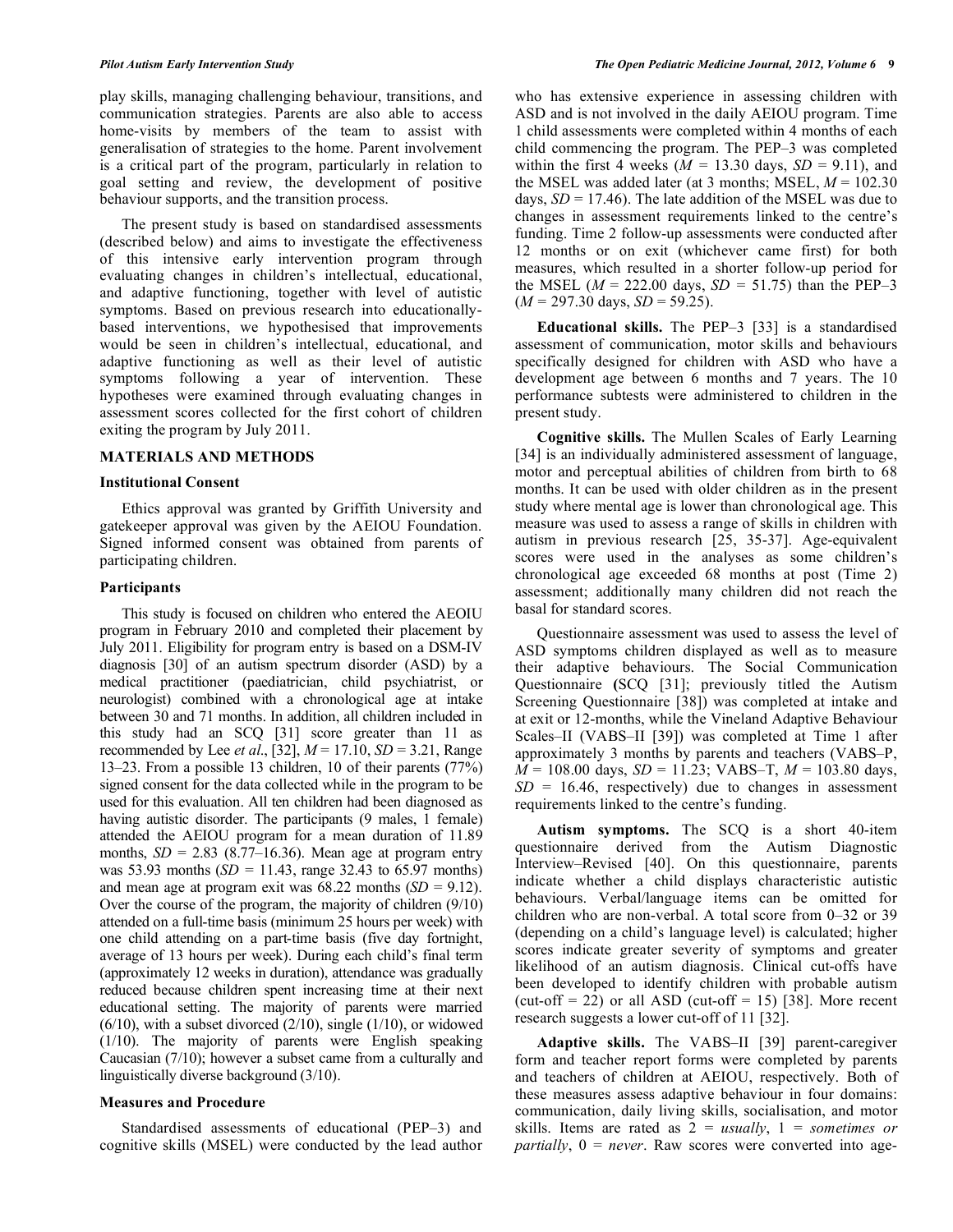equivalents and standard scores using tables in the manual. Age-equivalent scores were used as the main unit of analysis in the present study as recommended by previous research for measuring the developmental level of young or lowfunctioning children with ASD [41]. The VABS–II is acknowledged as a valid measure for the assessment of children with ASD and is the most widely used assessment tool to measure adaptive skills in this population [42].

## **RESULTS**

## **Child Outcomes**

 **Educational skills.** Table **2** presents standard scores on the PEP–3. Standard scores increased from Time 1 to Time 2 on each of the domains and on most subdomains (with characteristic verbal behaviours similar over time) indicating improvements in skills over time. Significant improvements over time were detected on both the maladaptive behaviour and motor skills domains with medium to large effects respectively. Improvements on the communication domain approached significance  $(p = 0.07)$  with a medium effect. Significant improvements over time were detected in cognitive verbal/preverbal, fine motor, visual-motor imitation, and social reciprocity subdomains with a large (*r >* 0.60) effect.

 **Cognitive ability.** Table **3** presents age-equivalent domain scores on the MSEL. A pattern of improvements over time was observed and there was a medium to large effect. Age-equivalents were used as the main unit of analysis as the majority of children  $($  > 50%) did not reach the basal t-score on each scale. The difference between Time 1 and 2 scores was significant for the receptive language scale only. However, it should be noted that ceiling effects were obtained on this measure, particularly on the visual reception scale where some children achieved a near-perfect score.

 **Autism symptoms.** The average SCQ total score moved from the clinical range ( $M = 16.63$ ,  $SD = 2.72$ ) to the subclinical range at follow-up  $(M = 9.63, SD = 4.24)$ , which was a significant reduction in ASD symptoms with time, *t*  $(7) = 4.17, p = .004, r = .84.$ 

 **Adaptive behaviour:** *Parent ratings.* Table **4** presents standard scores showing improvement over time with a medium effect for communication, daily living skills, and socialisation domains. Yet, these changes were not significant. Standard scores for motor skills decreased, although this change over time was not significant. Significant gains in age-equivalent scores were observed in expressive and written communication subdomains as well as fine motor skills with large effects.

 *Teacher ratings.* Consistent with parent ratings, standard scores on teacher ratings improved over time in communication, daily living, and socialisation domains although none of these changes in scores over time reached traditional significance (see Table **5**). Communication showed a medium effect. Motor skills also improved with time and showed a medium effect. In terms of age-equivalent subdomain scores, significant improvements were observed in written and academic areas with a large effect.

|                                        | Time 1 (SD)      | Time 2 (SD)     | t       | df | $\boldsymbol{p}$ | r   |
|----------------------------------------|------------------|-----------------|---------|----|------------------|-----|
| <b>Communication Domain</b>            | 32.80<br>(9.10)  | 36.10<br>(9.67) | 2.03    | 9  | .07              | .56 |
| Cognitive Verbal/Preverbal             | 11.10<br>(3.50)  | 12.30<br>(3.02) | 4.13    | 9  | $\leq .01**$     | .81 |
| <b>Expressive Language</b>             | 11.00<br>(3.50)  | 12.20<br>(3.91) | 1.56    | 9  | .15              | .46 |
| Receptive Language                     | 10.70<br>(3.27)  | 11.60<br>(3.03) | 1.22    | 9  | .25              | .38 |
| $\dot{\tau}$<br>Motor Skills Domain    | 29.30<br>(6.43)  | 33.60<br>(6.36) | 5.55    | 9  | $< 01**$         | .88 |
| Fine Motor                             | 9.50<br>(2.37)   | 11.40<br>(1.96) | 3.94    | 9  | $\leq .01**$     | .80 |
| Gross Motor                            | 10.50<br>(1.90)  | 11.50<br>(2.12) | 2.02    | 9  | .07              | .56 |
| Visual-Motor Imitation                 | 9.30<br>(3.09)   | 10.70<br>(3.16) | 2.69    | 9  | $.03*$           | .67 |
| $\dot{\tau}$<br>Maladaptive Behaviours | 42.70<br>(11.54) | 46.70<br>(9.68) | 1.36    | 9  | .21              | .41 |
| Social Reciprocity                     | 10.10<br>(2.60)  | 11.80<br>(2.04) | 2.68    | 9  | $.03*$           | .67 |
| Characteristic Motor Behaviours        | 10.50<br>(3.34)  | 11.60<br>(2.27) | 1.18    | 9  | .27              | .36 |
| Characteristic Verbal Behaviours       | 9.60<br>(4.55)   | 9.50<br>(5.06)  | $-0.07$ | 9  | .95              | .02 |

**Table 2. Psychoeducational Profile Standard Scores (ASD Norms)** 

\* *p* < .05; \*\* *p* < .01 (2-tailed); *†* Sum of standard scores.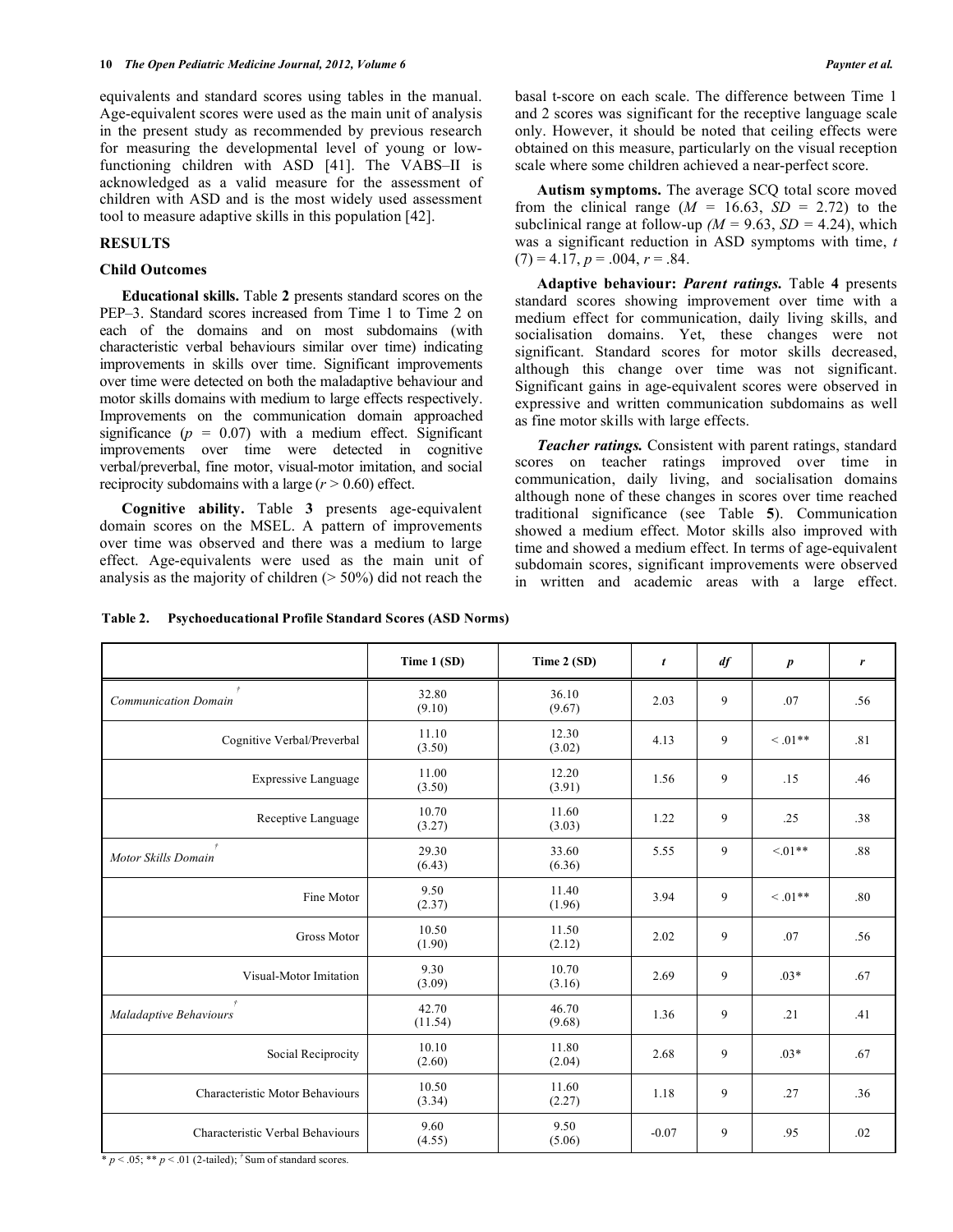| Scale                                 | Time 1<br>(SD)   | Time 2<br>(SD)   |      | df | p      | r   |
|---------------------------------------|------------------|------------------|------|----|--------|-----|
| Visual Reception                      | 43.00<br>(16.94) | 51.11<br>(23.83) | 1.49 | 8  | .17    | .47 |
| Fine Motor                            | 38.33<br>(14.41) | 41.33<br>(14.21) | 1.27 | 8  | .24    | .08 |
| Receptive Language                    | 31.78<br>(15.06) | 37.00<br>(16.32) | 2.93 | 8  | $.02*$ | .72 |
| <b>Expressive Language</b><br>n < 0.5 | 29.33<br>(12.61) | 36.11<br>(13.04) | 1.85 | 8  | .10    | .55 |

| Table 3. | <b>Mullen Scales of Early Learning Age-Equivalents</b> |  |  |  |
|----------|--------------------------------------------------------|--|--|--|
|          |                                                        |  |  |  |

 $\overline{p}$ 

Interpersonal relationship skills also trended  $(p = .06)$ towards significance, with a medium to large effect. All other areas showed non-significant changes over time.

## **DISCUSSION**

 Outcome data from this pilot study adds to the growing body of research into early intervention for children with autism conducted in early childhood education and care environments. It also provides preliminary support for the AEOIU program. Promising results were obtained in the educational measure and measures of autism symptoms and point to positive outcomes for children who attend this service. Limited evidence of gains (age-equivalent gains only) was obtained for the cognitive and adaptive behaviour measures.

|  |  | Table 4. VABS-II: Parent/Caregiver Rating Scale: Age-Equivalents (AE) and Standard Scores (SS) |  |
|--|--|------------------------------------------------------------------------------------------------|--|
|  |  |                                                                                                |  |

| <b>Scale</b>                       | <b>Score</b> | Intake (SD)      | Follow-up (SD)   | $\boldsymbol{t}$ | df     | $\boldsymbol{p}$ | r   |
|------------------------------------|--------------|------------------|------------------|------------------|--------|------------------|-----|
| <b>Communication Domain</b>        | <b>SS</b>    | 80.50<br>(19.70) | 84.75<br>(21.21) | 1.40             | $\tau$ | .21              | .47 |
| Receptive                          | AE           | 37.88<br>(19.93) | 48.38<br>(27.28) | 1.47             | $\tau$ | .19              | .49 |
| Expressive                         | AE           | 29.50<br>(17.03) | 38.13<br>(20.58) | 2.83             | $\tau$ | $.03*$           | .73 |
| Written                            | AE           | 50.63<br>(20.78) | 61.13<br>(17.98) | 3.47             | $\tau$ | $.01*$           | .80 |
| Daily Living Skills                | <b>SS</b>    | 83.86<br>(8.36)  | 89.14<br>(19.98) | .90              | 6      | .40              | .34 |
| Personal                           | AE           | 39.43<br>(11.94) | 51.14<br>(26.52) | 1.67             | 6      | .15              | .56 |
| Domestic                           | AE           | 38.29<br>(16.35) | 55.14<br>(29.42) | 1.99             | 6      | .09              | .63 |
| Community                          | AE           | 44.43<br>(11.22) | 53.43<br>(18.43) | 2.21             | 6      | .07              | .67 |
| Socialisation                      | <b>SS</b>    | 79.71<br>(10.34) | 85.57<br>(9.57)  | 1.35             | 6      | .22              | .48 |
| <b>Interpersonal Relationships</b> | AE           | 21.00<br>(14.19) | 39.57<br>(29.74) | 1.89             | 6      | .11              | .61 |
| Play and Leisure Time              | AE           | 28.86<br>(12.72) | 39.14<br>(19.13) | 1.49             | 6      | .19              | .52 |
| Coping Skills                      | AE           | 53.13<br>(19.74) | 58.38<br>(22.14) | .49              | $\tau$ | .64              | .18 |
| <b>Motor Skills</b>                | <b>SS</b>    | 79.70<br>(9.27)  | 78.80<br>(12.47) | $-.90$           | $\tau$ | .77              | .29 |
| Gross                              | AE           | 40.13<br>(11.38) | 43.38<br>(11.10) | 1.70             | $\tau$ | .13              | .54 |
| Fine                               | AE           | 36.63<br>(10.60) | 48.00<br>(18.83) | 3.72             | $\tau$ | $< 01*$          | .82 |

 $p < .05$ ; \*\*  $p < .01$  (2-tailed).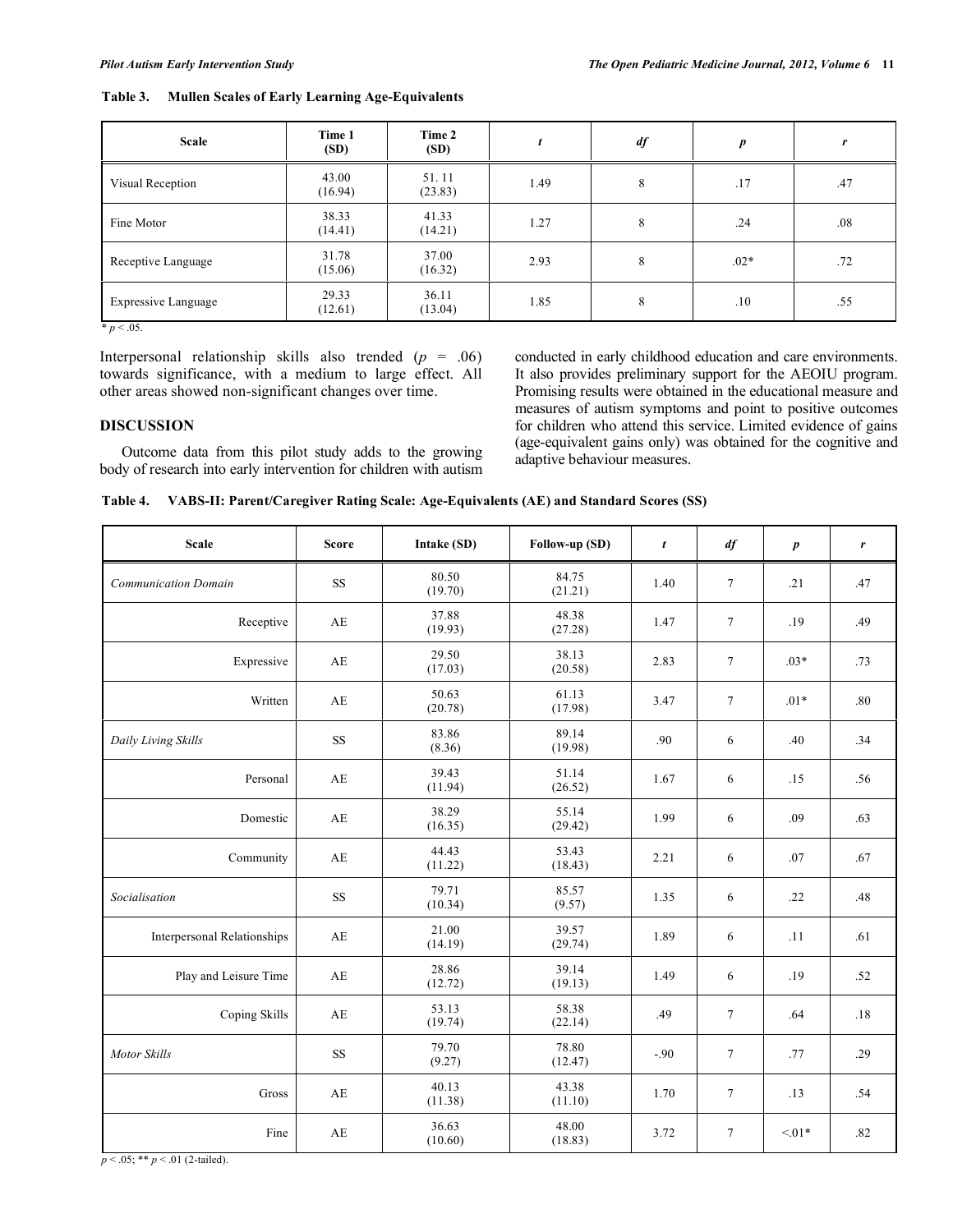**Table 5. VABS-II: Teacher Rating Scale: Age-Equivalents (AE) and Standard Scores (SS)** 

| <b>Scale</b>                       | <b>Score</b>           | Intake (SD)      | Follow-up (SD)   | $\mathbf{t}$ | df | $\boldsymbol{p}$ | r    |
|------------------------------------|------------------------|------------------|------------------|--------------|----|------------------|------|
| <b>Communication Domain</b>        | $\rm SS$               | 76.40<br>(14.76) | 81.60<br>(17.90) | $-1.42$      | 9  | .19              | .43  |
| Receptive                          | AE                     | 36.50<br>(3.06)  | 45.10<br>(13.85) | $-1.77$      | 9  | .11              | .51  |
| Expressive                         | $\mathbf{A}\mathbf{E}$ | 36.70<br>(4.72)  | 42.50<br>(11.87) | $-1.57$      | 9  | .15              | .46  |
| Written                            | AE                     | 52.30<br>(12.59) | 61.40<br>(9.71)  | $-3.30$      | 9  | $<.01**$         | .74  |
| Daily Living Skills                | <b>SS</b>              | 81.00<br>(8.64)  | 81.20<br>(14.93) | $-.06$       | 9  | .95              | .02  |
| Personal                           | $\mathbf{A}\mathbf{E}$ | 48.30<br>(34.96) | 48.40<br>(13.41) | $-.01$       | 9  | .99              | < 01 |
| Academic                           | AE                     | 41.90<br>(7.28)  | 53.40<br>(12.36) | $-3.65$      | 9  | $<.01**$         | .77  |
| Community                          | AE                     | 46.10<br>(12.70) | 49.60<br>(14.16) | $-.51$       | 9  | .62              | .17  |
| Socialisation                      | <b>SS</b>              | 74.30<br>(8.96)  | 76.30<br>(12.32) | $-.55$       | 9  | .60              | .18  |
| <b>Interpersonal Relationships</b> | AE                     | 35.00<br>(0.00)  | 39.80<br>(7.12)  | $-2.13$      | 9  | .06              | .58  |
| Play and Leisure Time              | AE                     | 36.30<br>(2.16)  | 38.80<br>(7.32)  | $-1.05$      | 9  | .32              | .33  |
| Coping Skills                      | AE                     | 37.00<br>(3.06)  | 41.10<br>(9.15)  | $-1.48$      | 9  | .17              | .44  |
| Motor Skills                       | <b>SS</b>              | 74.50<br>(9.96)  | 78.80<br>(12.47) | $-1.49$      | 9  | .17              | .45  |

41.40

 $49.40$ <br> $(12.57)$ 

 $p < .05$ ; \*\*  $p < .01$  (2-tailed).

 In terms of educational skills, gains were seen in standard scores on the PEP–3 in cognitive/verbal communication, fine and visual-imitation motor skills, motor skills domain score, and social reciprocity. Data indicate that children made gains greater than would be expected by maturation in these areas. These findings are consistent with previous investigations into early learning undertaken by Reed *et al.,* [22, 23] who also found significant gains on the previous edition of the PEP.

Gross  $AE$  41.10

Fine  $AE$  44.20

(8.65)

(8.28)

 In terms of autism symptoms, significant improvements were detected from Time 1 to Time 2 testing on the total score on the SCQ with the average score moving from the clinical range to the non-clinical range. Consistent with this was children's improvements in social reciprocity skills found in the PEP–3. Thus, improvements in ASD symptoms were observed both by parents rated on the SCQ and in the 1:1 assessment. This finding is consistent with those reported by Zachor *et al.,* [26] who found reductions in ASD symptoms on the ADOS social interaction scale for children attending an "eclectic" autism-specific preschool. However, this finding is in contrast to some other evaluations of educationally-based interventions that failed to find improvement in symptoms [22, 23, 27].

 $(16.18)$  -.062 9 .02

 $(12.57)$  -1.60 9 .14 .47

 In terms of cognitive skills, it was not possible to compare standard scores on the MSEL as some children were beyond the age range of standard scores and, for those in the age range for standard scores, many did not reach the basal level. Age-equivalents were compared with significant gains found in only the receptive language scale. This finding is in line with previous research by Zachor [25] and Ben Itzchak, Lahat, Burgin and Zachor [43] who also found gains only in the receptive language scale when investigating outcomes of an autism-specific preschool which used an "eclectic" model. In common with these researchers, we also argue that the AEIOU teaching curriculum does focus on language themes and practice in related areas (e.g., imitation) which encourage language development.

 In terms of adaptive behaviour, significant changes in age-equivalent scores were found in both parents' and teachers' ratings of written communication. In addition, parent ratings indicated significant improvements in expressive communication and fine motor skills. Teacher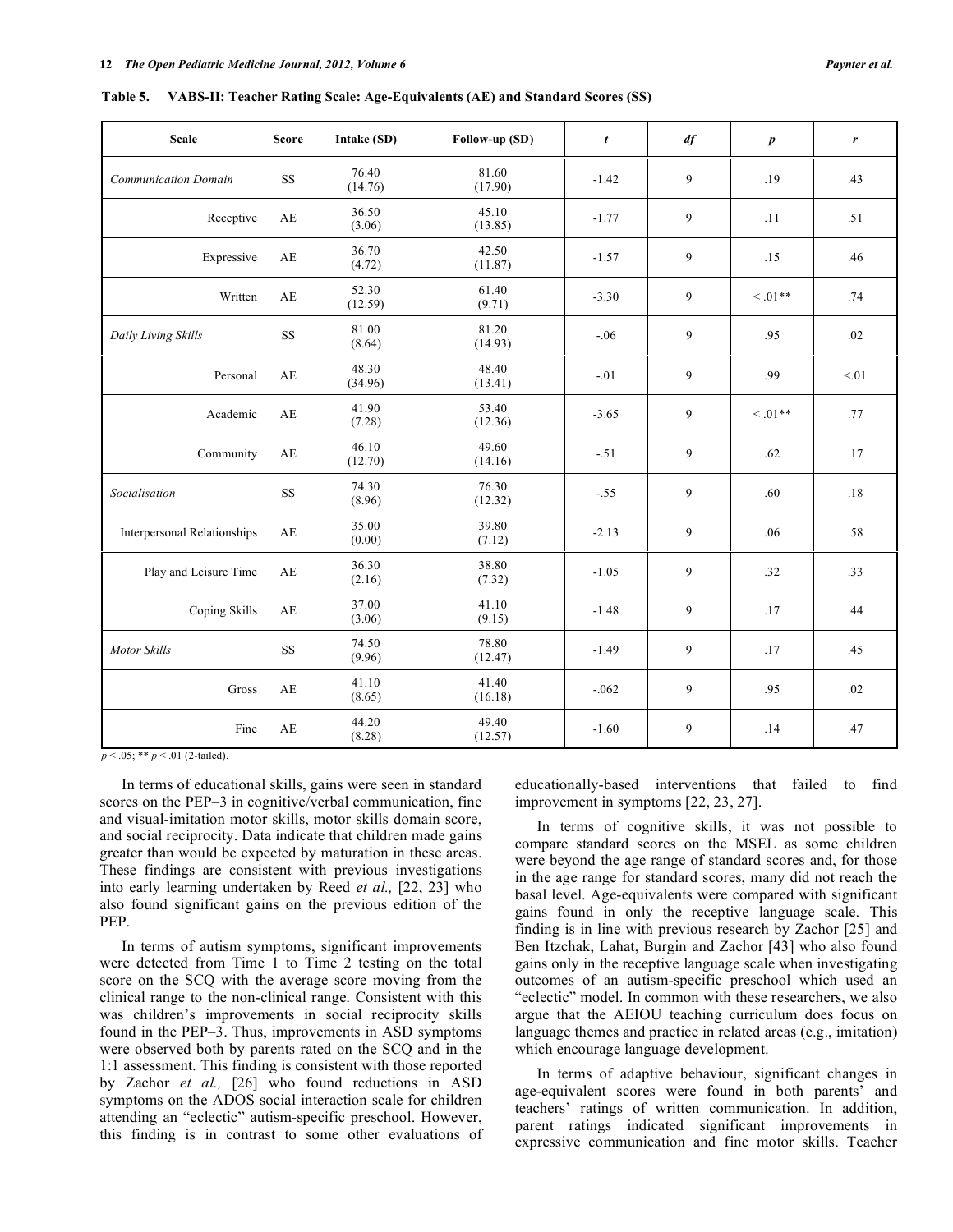ratings indicated significant improvements in academic skills which were not rated by parents on this measure. Standard scores for domains did not change significantly over the study period. This finding is in line with previous research by Magiati *et al.,* [24] who also found changes only in age-equivalent scores and minimal changes in standard scores on the VABS for children attending an autism-specific eclectic preschool. Lack of developmental progress on standard scores may be due to children in the present study demonstrating more severe impairments at intake than those in similar studies. Consistent with this suggestion, Itzchak and Zachor [44] found that significant progress in adaptive skills was found only for their "mild autism severity group."

 A key limitation in this study was the lack of a control or comparison group. However, outcomes in the present study were comparable to those in similar outcome studies in early education and care. In addition, gains on the PEP–3 were made in standard scores compared to a normative sample of children with ASD, which indicates that changes are unlikely to be due to maturation. Thus, although examination of the AEIOU program in comparison to a matched control or comparison group is clearly needed before stronger conclusions can be made, our results remain promising. Future research will compare outcomes of the AEIOU program to other comparable Australian programs that are concurrently collecting data on a similar set of measures at similar intervals.

 This pilot study was also limited by a small sample size. Given that medium to large effects were found across many domains, it is likely that power limited our ability to detect significant effects across some areas (e.g., adaptive behaviour). Future research will use larger sample sizes as data are currently being collected on 50 students at Queensland AEIOU programs.

 It may be considered a limitation of the present study that, unlike many research programs, that we did not apply exclusion criteria based on IQ, ability, or comorbidity, and children were not randomly assigned to the program, but parents self-selected. In contrast to much of the previous research (for example [45] only included children with IQ scores greater than 50), no child in the present study was excluded based on comorbid diagnosis or low cognitive ability. In addition, our children were referred from a large and diverse socioeconomic group. Any of these factors may have led to a less than favourable outcome. However, given our heterogeneous sample represents a clinical reality, our results may be more likely to generalise to the realworld population of children with ASD who access a similar educationally-based service.

 Appropriate measures for assessing change in early intervention posed a challenge in this research. Our key child assessment tools were the MSEL, PEP–3, SCQ and VABS. None of these measures have Australian normative data, although they have been widely used in previous research. In addition, the MSEL norms are for typical development and we found both floor (standard scores) and ceiling (age-equivalents) effects for this population which may have limited our ability to detect significant effects. The PEP–3 does have ASD norms, but these norms are based on a US sample. There is clearly a need for Australian normative data including ASD norms.

 Finally, like other educationally–based treatment programs for children with ASD [e.g., 26, 46], we have not identified the active ingredients or critical elements of the program. At this

point it is unclear whether instructional intensity (hours), curriculum, parent training, and /or other aspects of the program actually contribute individually or collectively to child outcomes. Delineating the critical elements of the AEIOU treatment program is clearly an important area for follow-up research.

#### **CONCLUSION**

 Despite acknowledged limitations, this preliminary evaluation and report does address important questions related to the AEIOU program for children with ASD. First, we have provided information about the various components of this intervention. Second, we have provided new information about the effectiveness of the AEIOU program. Third, preliminary results suggest promising child outcomes, particularly in terms of symptom reduction and increases in educational skills. The present research thus expands the research base into the effectiveness of centre-based educational intervention for children with ASD in Australia and elsewhere.

#### **ACKNOWLEDGEMENTS**

 We wish to thank the AEIOU staff who implemented the intervention, to the children who taught us valuable lessons along the way, and the parents who entrusted their children to us and gave their time to complete questionnaires and assessments. Thank you also to the Australian Government Department of Housing, Community Services, and Indigenous Affairs (FaHSCSIA) for their financial support provided for this program.

#### **CONFLICT OF INTEREST DISCLOSURE**

 It should be noted that the first author of this report was an employee of the community-based program presented and that benefits could be accrued by that agency if positive findings were generated. This could be seen as motivation for bias or misrepresentation of findings. The authors of this report affirm adherence to the Australian Psychological Society ethical principles in the operation of the agency, provision of treatment services, and presentation of findings.

## **REFERENCES**

- [1] Wray J, Silove N, Knott H. Language disorders and autism. Med J Aust 2005; 182: 354-60.
- [2] APA. Diagnostic and statistical manual of mental disorders : DSM-IV-TR. 4th, text revision. ed. Washington, DC: American Psychiatric Association 2000.
- [3] Williams K, MacDermott S, Ridley G, Glasson EJ, Wray JA. The prevalence of autism in Australia. Can it be established from existing data? Aust Paediatr J 2008; 44: 504-10.
- [4] MacDermott S, Williams K, Ridley G, Glasson E, Wray J. The prevalence of autism in Australia: Can it be established from existing data?: A report prepared for the Australian Advisory Board on Autism Spectrum Disorders 2006.
- [5] Centers for Disease Control and Prevention. Prevalence of Autism Spectrum Disorders. MMWR Surveill Summ 2009; 58:1-20.
- [6] Baird G, Simonoff E, Pickles A, *et al.* Prevalence of disorders of the autism spectrum in a population cohort of children in South Thames: the Special Needs and Autism Project (SNAP). Lancet 2006; 368: 210- 5.
- [7] Kleinman JM, Ventola PE, Pandey J, *et al.* Diagnostic stability in very young children with autism spectrum disorders. J Autism Child Schizophr 2008; 38: 606-15.
- [8] Turner LM, Stone WL, Pozdol SL, Coonrod EE. Follow-up of children with autism spectrum disorders from age 2 to age 9. Autism 2006; 10: 243-65.
- [9] Moore V, Goodson S. How well does early diagnosis of autism stand the test of time? Follow-up study of children assessed for autism at age